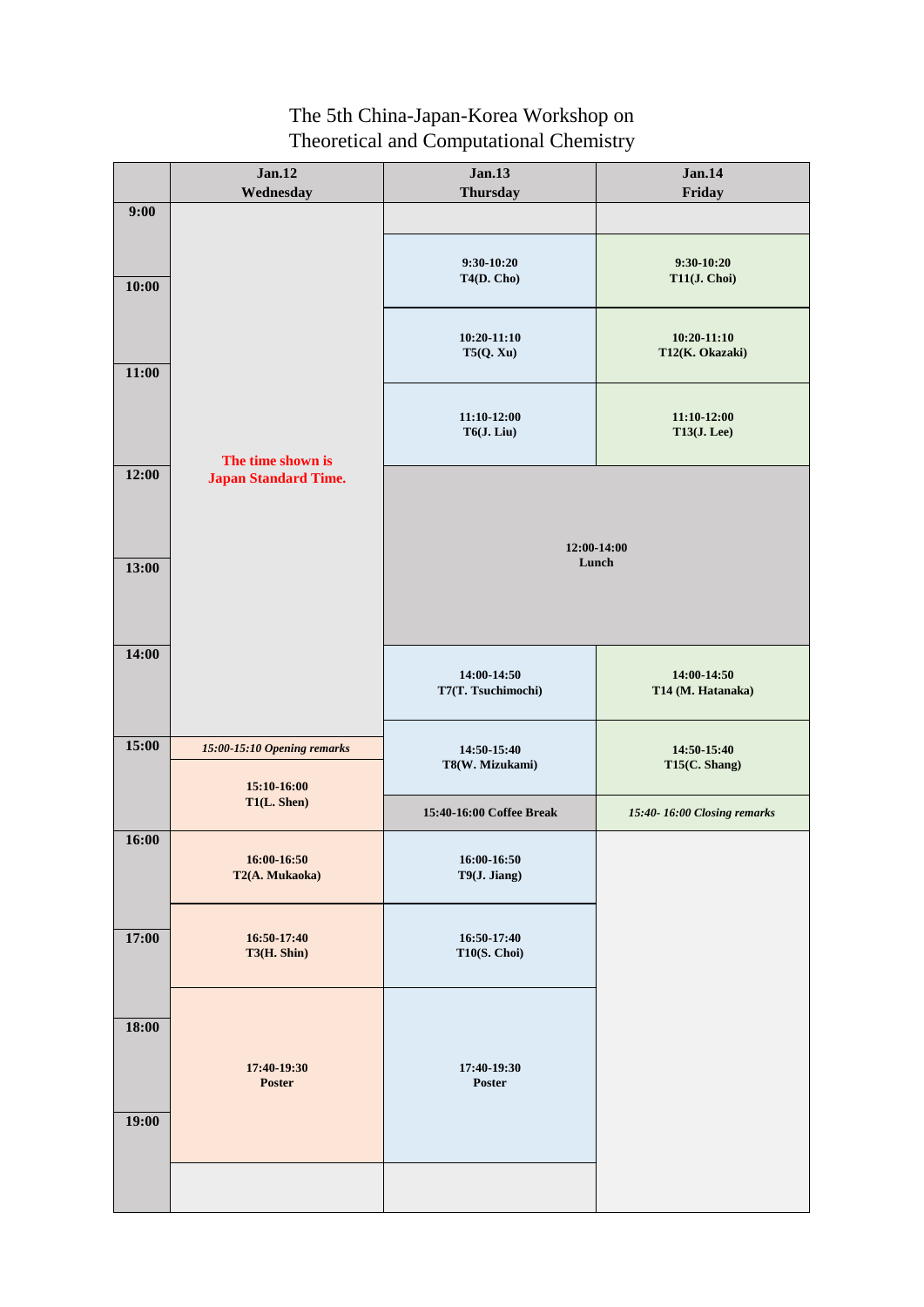## **Poster presentation**

# **January 12 (Wednesday)**

- P1-01: **Baoshan Hou** (Shandong University) Solution Environment and Electrode Interface: Theoretical Design of Corrosion Inhibitors in Complex Environment
- P1-02: **Xiaoli Wang** (Shandong University) Theoretical Calculation of Organic Host-Guest Doped Materials with Room Temperature Phosphorescence
- P1-03: **Ning Zhang** (Peking University) Iterative Configuration Interaction with Selection
- P1-04: **Yitian Zhu** (Shandong University) Density-based basis-set correction to iCIPT2

### P1-05: **Ryo Fujisawa** (Waseda University)

Assessment and improvement of machine-learned electron correlation model based on applicability domain determination

P1-06: **Kento Kasahara** (Osaka University) Elucidating the rate constant of host-guest binding based on molecular dynamics and diffusion-influenced reaction theory

## P1-07: **Kyunghoon Lee** (KAIST)

A novel quantification method of drug-likeness based on unsupervised learning

#### P1-08: **Jong Hyeon Lim** (Sungkyunkwan University)

Computational research for therapeutic effect of photosensitizers through the excited state dynamics and band analysis

#### P1-09: **Suhwan Song** (Yonsei University)

BL1p: A Minimally Parameterized DC-DFT Functional